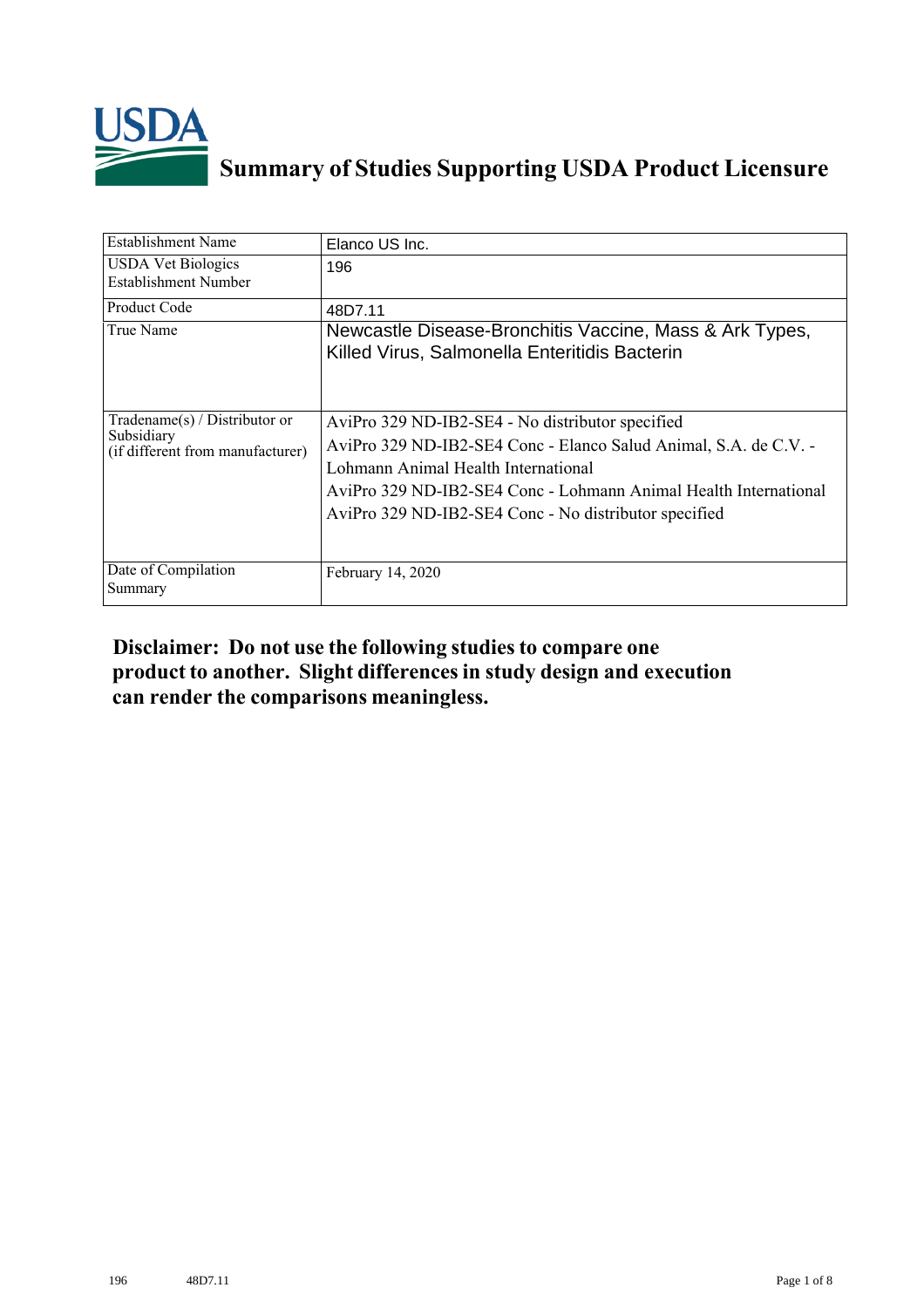| <b>Study Type</b>              | Efficacy                                                                                                                                                                                                                                                                                                                    |
|--------------------------------|-----------------------------------------------------------------------------------------------------------------------------------------------------------------------------------------------------------------------------------------------------------------------------------------------------------------------------|
| <b>Pertaining to</b>           | Infectious bronchitis virus                                                                                                                                                                                                                                                                                                 |
| <b>Study Purpose</b>           | To demonstrate effectiveness against infectious bronchitis virus                                                                                                                                                                                                                                                            |
|                                | (Mass and Ark Types)                                                                                                                                                                                                                                                                                                        |
| <b>Product Administration</b>  | Subcutaneous injection                                                                                                                                                                                                                                                                                                      |
| <b>Study Animals</b>           | Chicken                                                                                                                                                                                                                                                                                                                     |
| <b>Challenge Description</b>   |                                                                                                                                                                                                                                                                                                                             |
| <b>Interval observed after</b> |                                                                                                                                                                                                                                                                                                                             |
| challenge                      |                                                                                                                                                                                                                                                                                                                             |
| <b>Results</b>                 | Study data were evaluated by USDA-APHIS prior to product<br>licensure and met regulatory standards for acceptance at the time<br>of submission. No data are published because this study was<br>submitted to USDA-APHIS prior to January 1, 2007, and APHIS<br>only requires publication of data submitted after that date. |
| <b>USDA Approval Date</b>      | August 1, 2001                                                                                                                                                                                                                                                                                                              |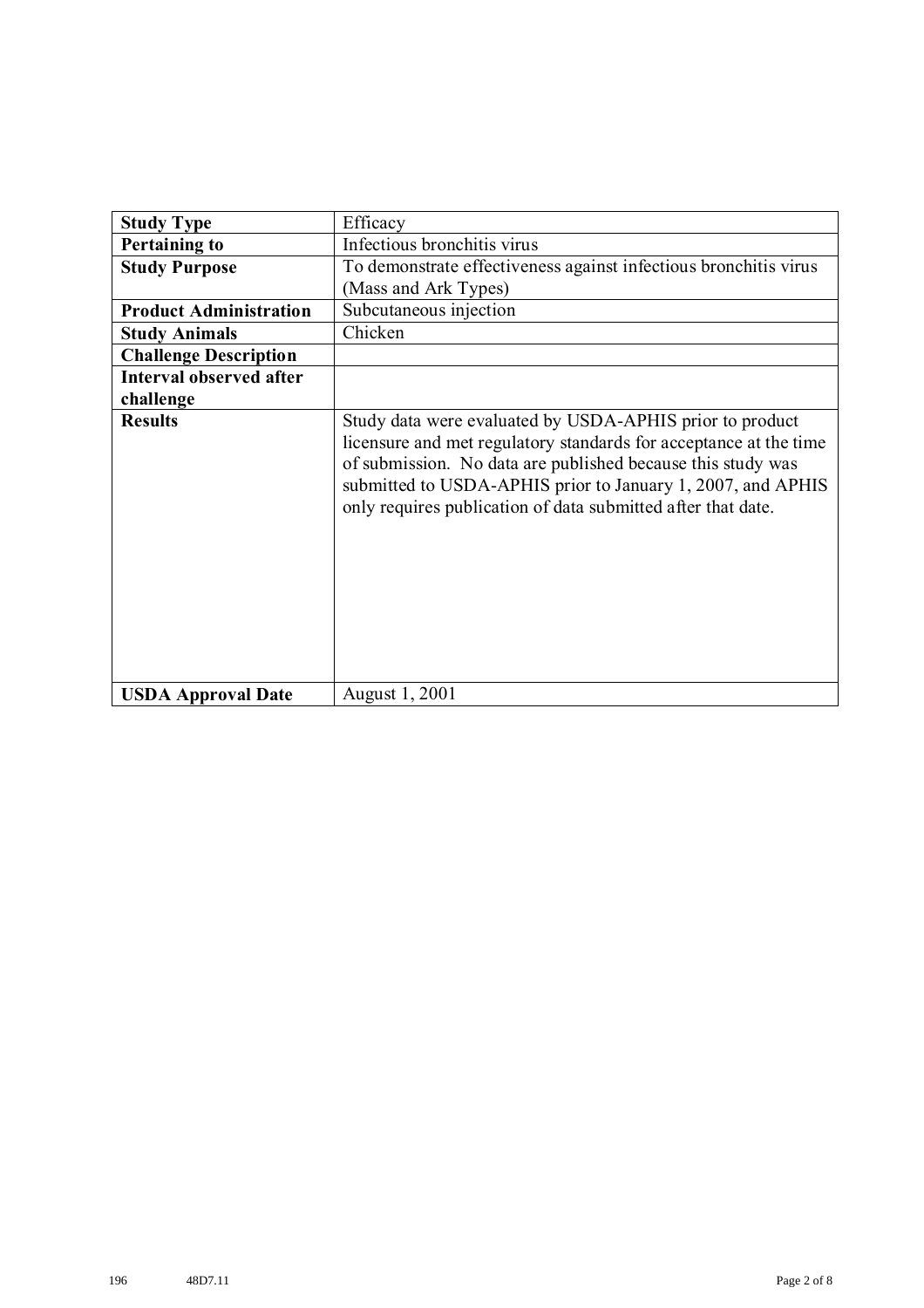| <b>Study Type</b>             | Efficacy                                                                                                                                                                                                                                                                                                                    |
|-------------------------------|-----------------------------------------------------------------------------------------------------------------------------------------------------------------------------------------------------------------------------------------------------------------------------------------------------------------------------|
| <b>Pertaining to</b>          | Infectious bronchitis virus                                                                                                                                                                                                                                                                                                 |
| <b>Study Purpose</b>          | To demonstrate effectiveness against infectious bronchitis virus                                                                                                                                                                                                                                                            |
|                               | (Mass and Ark Types)                                                                                                                                                                                                                                                                                                        |
| <b>Product Administration</b> | Intramuscular injection                                                                                                                                                                                                                                                                                                     |
| <b>Study Animals</b>          | Chicken                                                                                                                                                                                                                                                                                                                     |
| <b>Challenge Description</b>  |                                                                                                                                                                                                                                                                                                                             |
| Interval observed after       |                                                                                                                                                                                                                                                                                                                             |
| challenge                     |                                                                                                                                                                                                                                                                                                                             |
| <b>Results</b>                | Study data were evaluated by USDA-APHIS prior to product<br>licensure and met regulatory standards for acceptance at the time<br>of submission. No data are published because this study was<br>submitted to USDA-APHIS prior to January 1, 2007, and APHIS<br>only requires publication of data submitted after that date. |
| <b>USDA Approval Date</b>     | March 30, 2001                                                                                                                                                                                                                                                                                                              |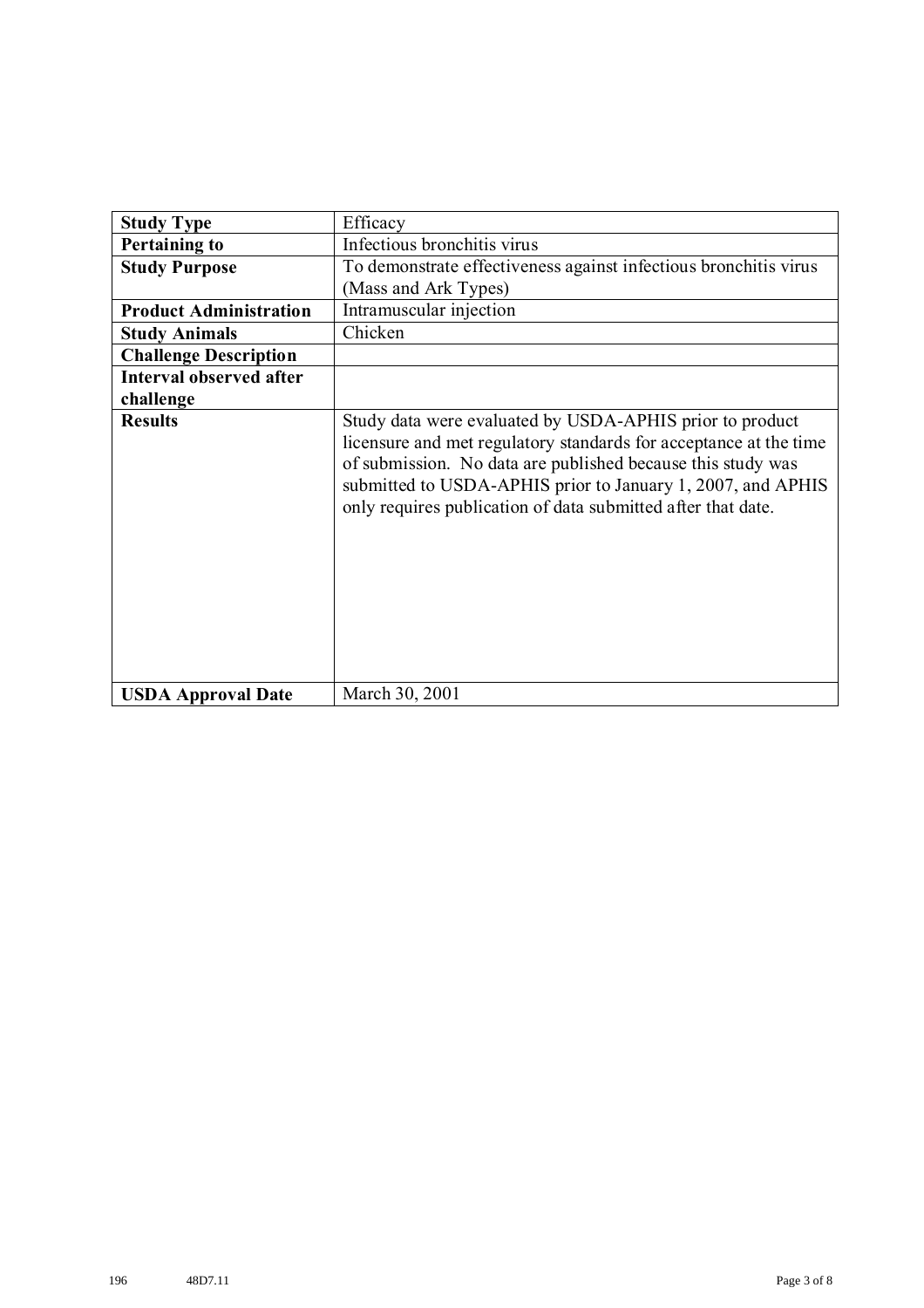| <b>Study Type</b>              | Efficacy                                                                                                                                                                                                                                                                                                                    |
|--------------------------------|-----------------------------------------------------------------------------------------------------------------------------------------------------------------------------------------------------------------------------------------------------------------------------------------------------------------------------|
| <b>Pertaining to</b>           | Newcastle disease virus                                                                                                                                                                                                                                                                                                     |
| <b>Study Purpose</b>           | To demonstrate effectiveness against Newcastle disease virus                                                                                                                                                                                                                                                                |
| <b>Product Administration</b>  | Subcutaneous injection                                                                                                                                                                                                                                                                                                      |
| <b>Study Animals</b>           | Chicken                                                                                                                                                                                                                                                                                                                     |
| <b>Challenge Description</b>   |                                                                                                                                                                                                                                                                                                                             |
| <b>Interval observed after</b> |                                                                                                                                                                                                                                                                                                                             |
| challenge                      |                                                                                                                                                                                                                                                                                                                             |
| <b>Results</b>                 | Study data were evaluated by USDA-APHIS prior to product<br>licensure and met regulatory standards for acceptance at the time<br>of submission. No data are published because this study was<br>submitted to USDA-APHIS prior to January 1, 2007, and APHIS<br>only requires publication of data submitted after that date. |
| <b>USDA Approval Date</b>      | August 1, 2001                                                                                                                                                                                                                                                                                                              |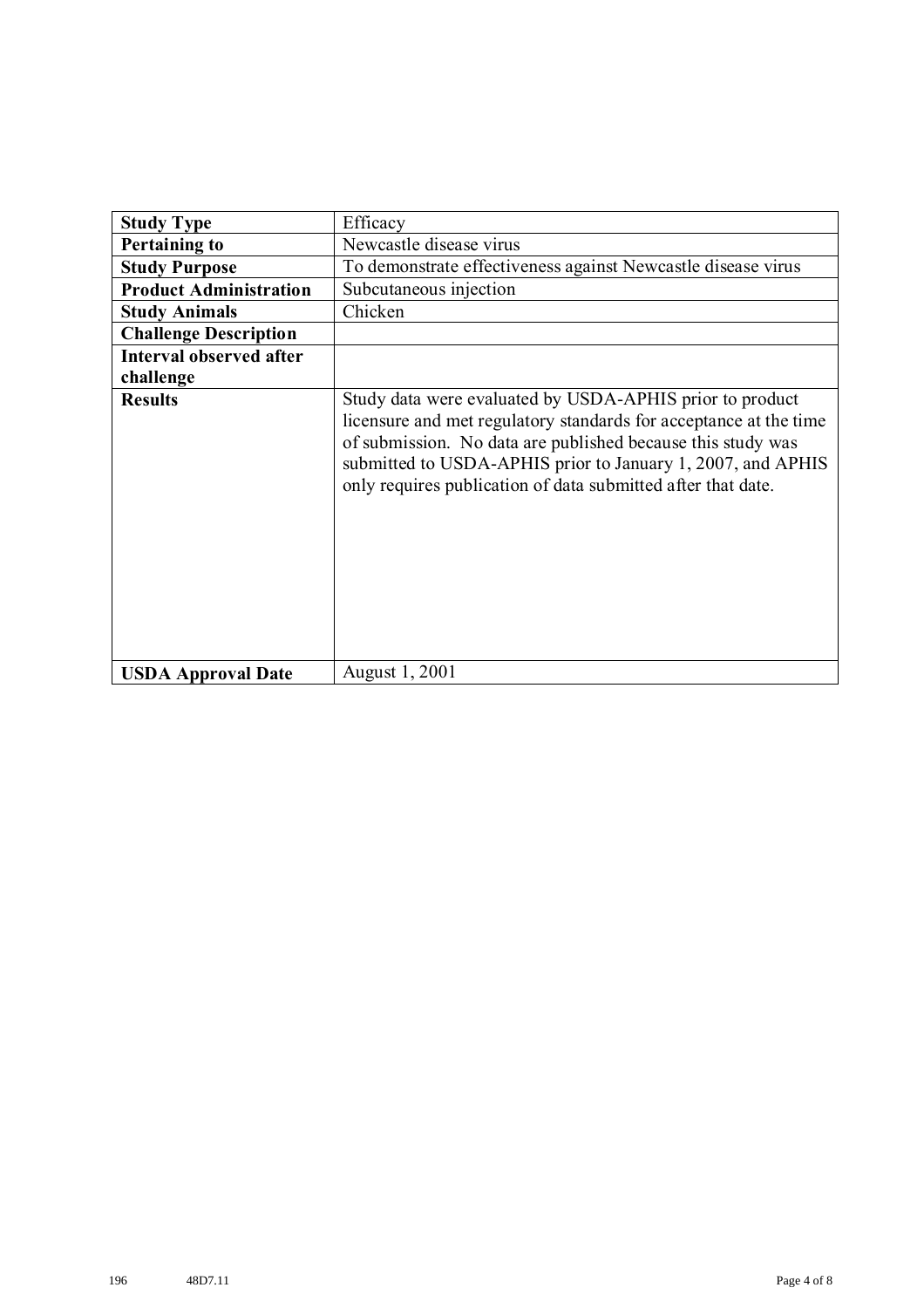| <b>Study Type</b>             | Efficacy                                                                                                                                                                                                                                                                                                                    |
|-------------------------------|-----------------------------------------------------------------------------------------------------------------------------------------------------------------------------------------------------------------------------------------------------------------------------------------------------------------------------|
| <b>Pertaining to</b>          | Newcastle disease virus                                                                                                                                                                                                                                                                                                     |
| <b>Study Purpose</b>          | To demonstrate effectiveness against Newcastle disease virus                                                                                                                                                                                                                                                                |
| <b>Product Administration</b> | Intramuscular injection                                                                                                                                                                                                                                                                                                     |
| <b>Study Animals</b>          | Chicken                                                                                                                                                                                                                                                                                                                     |
| <b>Challenge Description</b>  |                                                                                                                                                                                                                                                                                                                             |
| Interval observed after       |                                                                                                                                                                                                                                                                                                                             |
| challenge                     |                                                                                                                                                                                                                                                                                                                             |
| <b>Results</b>                | Study data were evaluated by USDA-APHIS prior to product<br>licensure and met regulatory standards for acceptance at the time<br>of submission. No data are published because this study was<br>submitted to USDA-APHIS prior to January 1, 2007, and APHIS<br>only requires publication of data submitted after that date. |
| <b>USDA Approval Date</b>     | March 30, 2001                                                                                                                                                                                                                                                                                                              |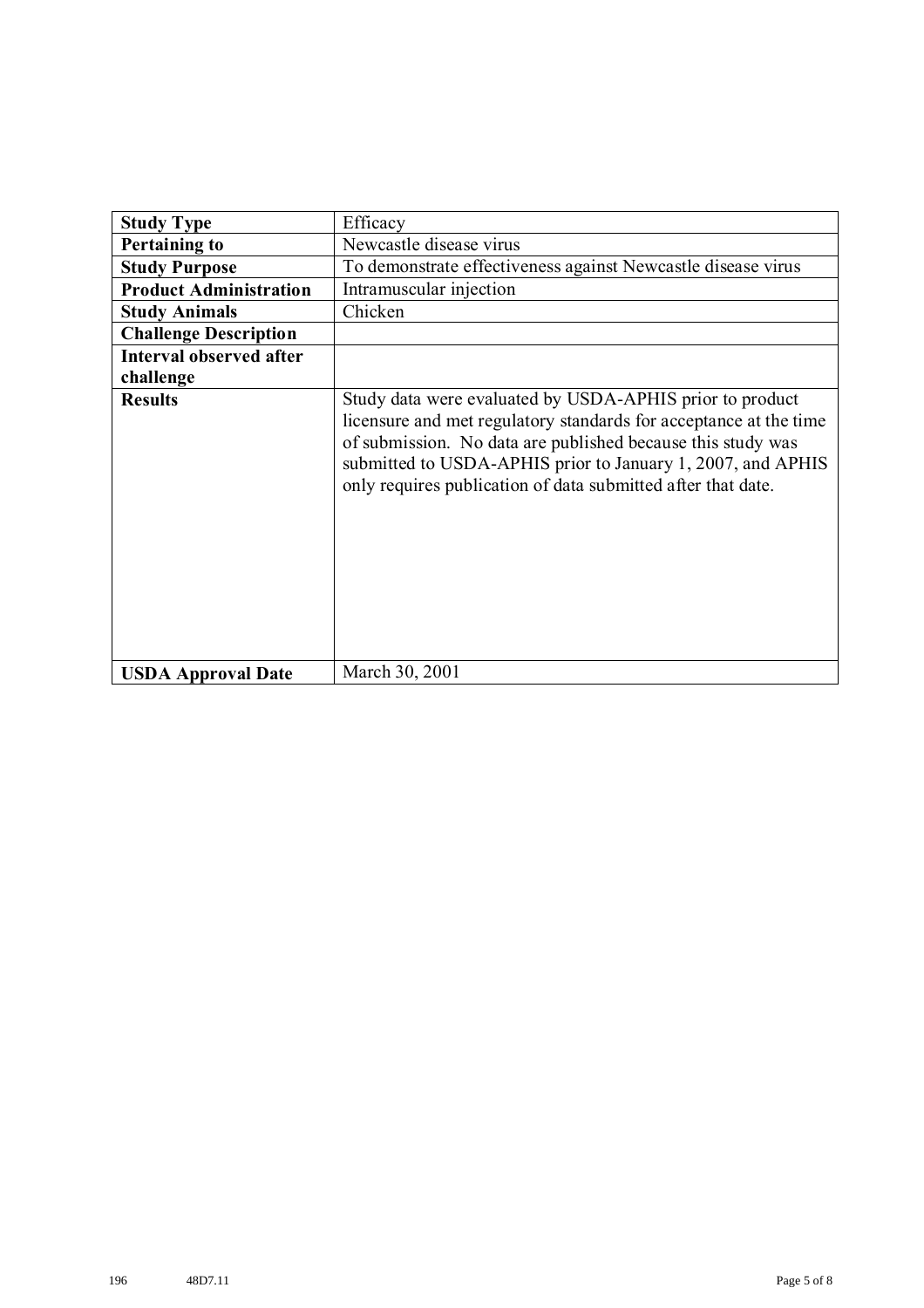| <b>Study Type</b>              | Efficacy                                                                                                                                                                                                                                                                                                                    |
|--------------------------------|-----------------------------------------------------------------------------------------------------------------------------------------------------------------------------------------------------------------------------------------------------------------------------------------------------------------------------|
| <b>Pertaining to</b>           | Salmonella enteritidis                                                                                                                                                                                                                                                                                                      |
| <b>Study Purpose</b>           | To demonstrate effectiveness against Salmonella enteritidis,                                                                                                                                                                                                                                                                |
| <b>Product Administration</b>  | Subcutaneous injection                                                                                                                                                                                                                                                                                                      |
| <b>Study Animals</b>           | Chicken                                                                                                                                                                                                                                                                                                                     |
| <b>Challenge Description</b>   |                                                                                                                                                                                                                                                                                                                             |
| <b>Interval observed after</b> |                                                                                                                                                                                                                                                                                                                             |
| challenge                      |                                                                                                                                                                                                                                                                                                                             |
| <b>Results</b>                 | Study data were evaluated by USDA-APHIS prior to product<br>licensure and met regulatory standards for acceptance at the time<br>of submission. No data are published because this study was<br>submitted to USDA-APHIS prior to January 1, 2007, and APHIS<br>only requires publication of data submitted after that date. |
| <b>USDA Approval Date</b>      | August 1, 2001                                                                                                                                                                                                                                                                                                              |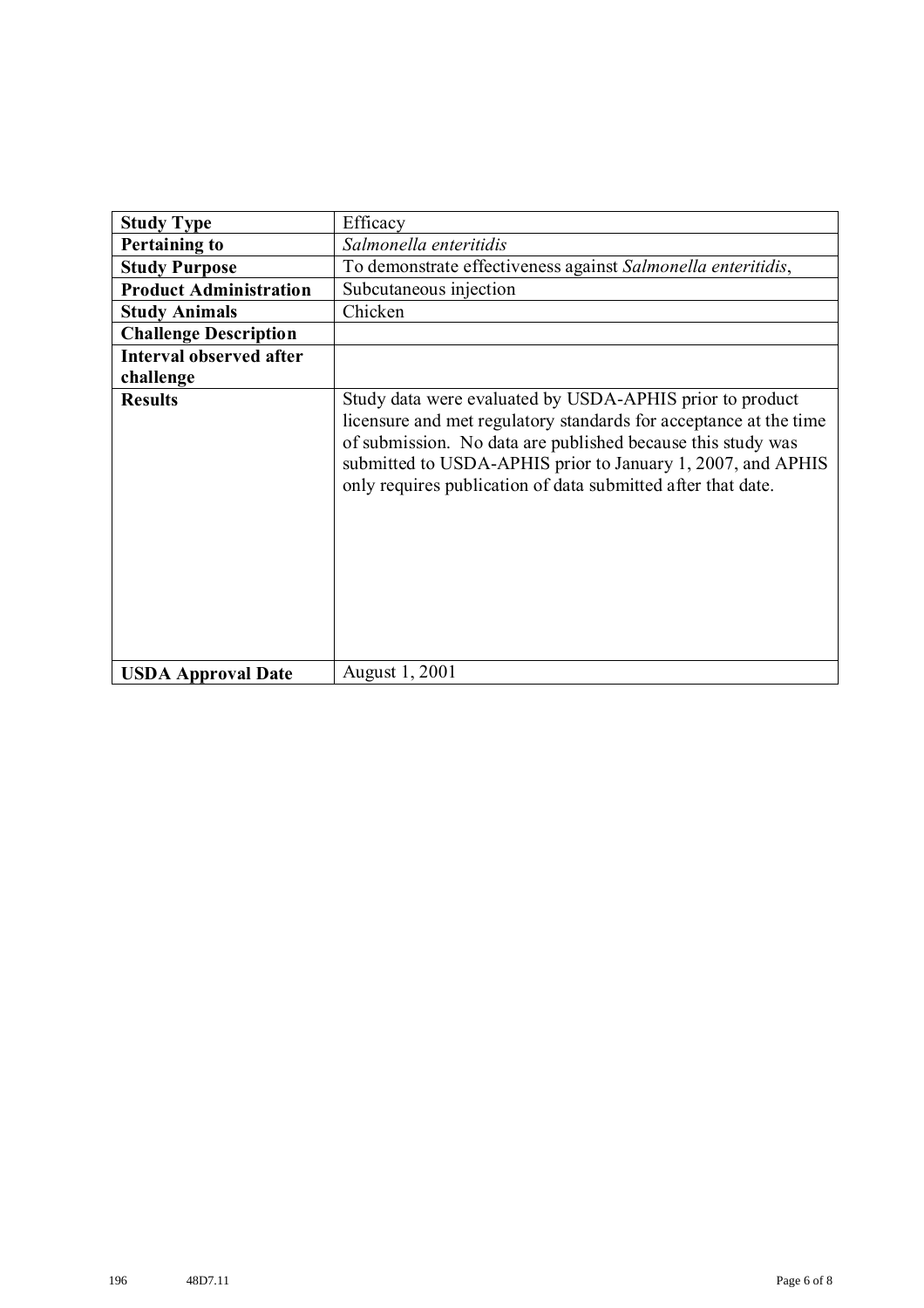| <b>Study Type</b>              | Efficacy                                                                                                                                                                                                                                                                                                                    |
|--------------------------------|-----------------------------------------------------------------------------------------------------------------------------------------------------------------------------------------------------------------------------------------------------------------------------------------------------------------------------|
| <b>Pertaining to</b>           | Salmonella enteritidis                                                                                                                                                                                                                                                                                                      |
| <b>Study Purpose</b>           | To demonstrate effectiveness against Salmonella enteritidis,                                                                                                                                                                                                                                                                |
| <b>Product Administration</b>  | Intramuscular injection                                                                                                                                                                                                                                                                                                     |
| <b>Study Animals</b>           | Chicken                                                                                                                                                                                                                                                                                                                     |
| <b>Challenge Description</b>   |                                                                                                                                                                                                                                                                                                                             |
| <b>Interval observed after</b> |                                                                                                                                                                                                                                                                                                                             |
| challenge                      |                                                                                                                                                                                                                                                                                                                             |
| <b>Results</b>                 | Study data were evaluated by USDA-APHIS prior to product<br>licensure and met regulatory standards for acceptance at the time<br>of submission. No data are published because this study was<br>submitted to USDA-APHIS prior to January 1, 2007, and APHIS<br>only requires publication of data submitted after that date. |
| <b>USDA Approval Date</b>      | March 30, 2001                                                                                                                                                                                                                                                                                                              |